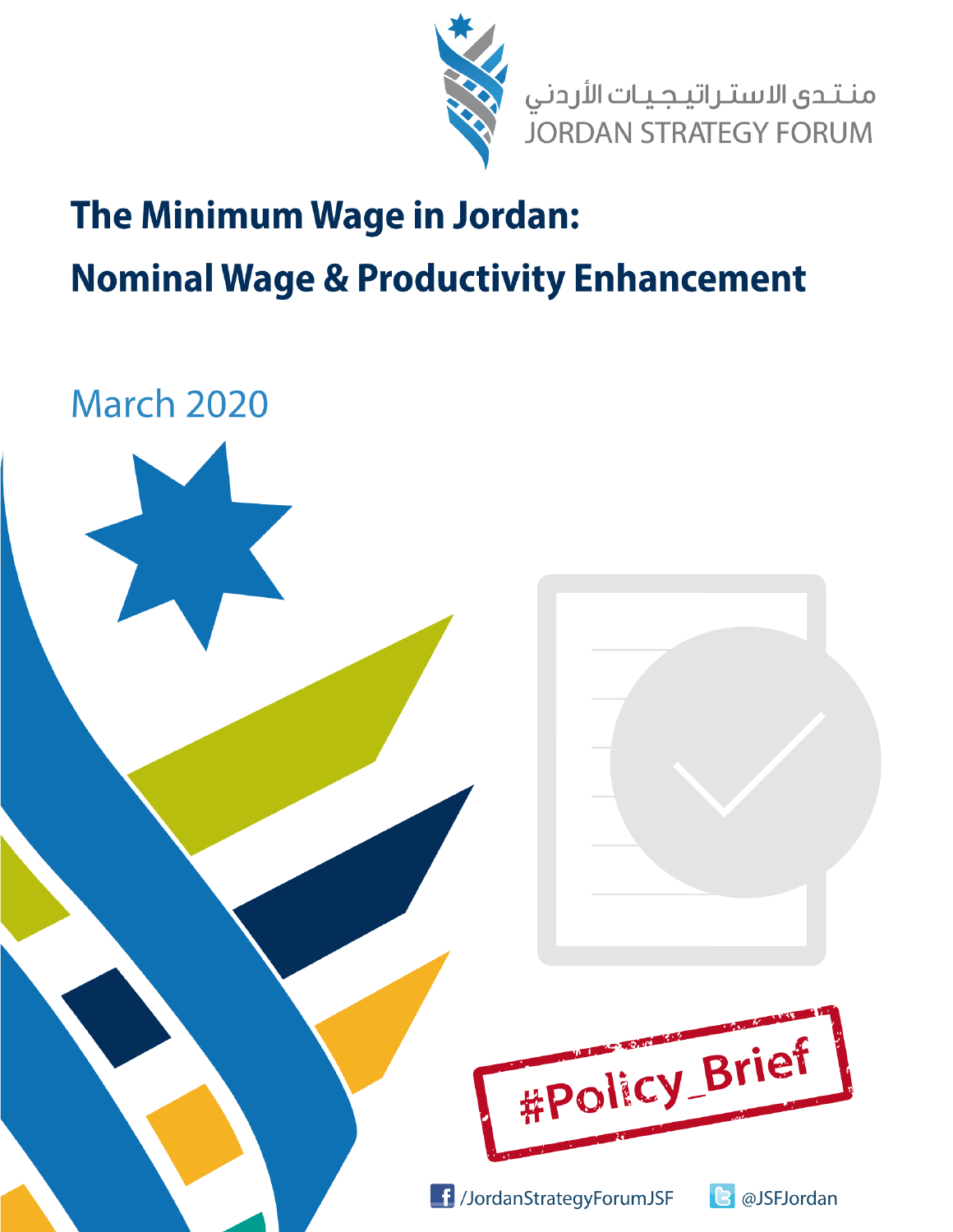

## **1. Introduction**

It is probably accurate to state that wages are the most common source of income for people. Indeed, for employees in general, wages constitute their main element of income. It can also be stated that wage differentiation is the norm. Different occupations and different industries pay for employees' time at uneven rates. In addition, the dynamics of wages are determined by a myriad of factors including the balance of strength between employees and employers, past and present profitability of employers, changes in labour productivity, sales and employment perspectives, past and expected inflation rates, and others. In fact, Department of Statistics data reveals that 85.2% of the workforce in Jordan are employees.

Within the context of the above-mentioned observations, it is useful to note that that total number of paid Jordanian employees has increased from 531,649 in 2000 to 887,951 in 2017 (Department of Statistics). Whilst there is no data for 2019/2020, this number has definitely increased, and remains an important part of the Jordanian economy.



## **2. Some Observations**

Now that the government has decided to increase the minimum wage from JD 220 to JD 260 effective in January 2021, it is useful to shed some light on this decision.

The overall mean monthly wage of Jordanians who are active and mandatory insured (Social Security Corporation) has increased from JD514 (2015) to JD524 (2016), to JD534 (2017) and to JD545 (2018). Based on these increases, we can expect that the mean wage in 2021 will be equal to JD575. Within this context, the fact that the government has increased the minimum wage from JD220 to JD260 (effective in January 2021), we can also expect that the ratio of the minimum wage to the overall mean wage to increase from 40.4% (JD220 / JD545) in 2018 to 45.2% (JD260 / JD575) in 2021. The 40.4% or the 45.2% are somewhat close to the mean of many countries (OECD Data).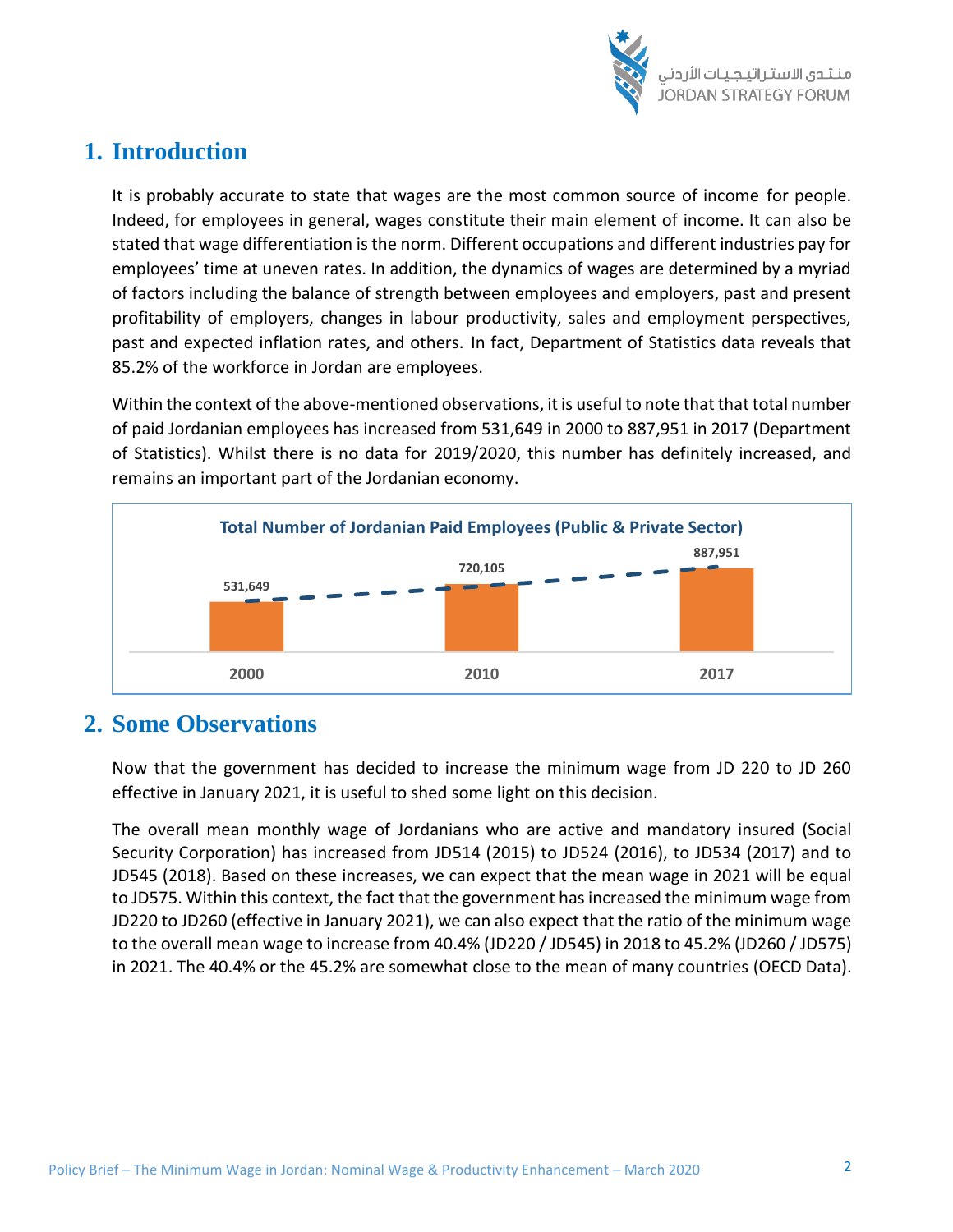





## **3. IN A NUTSHELL**

Now that the government has increased the minimum wage, relevant stakeholders, should examine the effects of this increase on a myriad of issues including wages, employment levels, informal economy, gender pay gap, and poverty. In addition, the research effort should also monitor the impact of the new minimum wage on prices, household consumption, investment, and competitiveness of national exports.

Within this context, it is also important to note that unless **"labor productivity"** is improving, any increases in the minimum wage might result in higher inflation rates, additionally the size of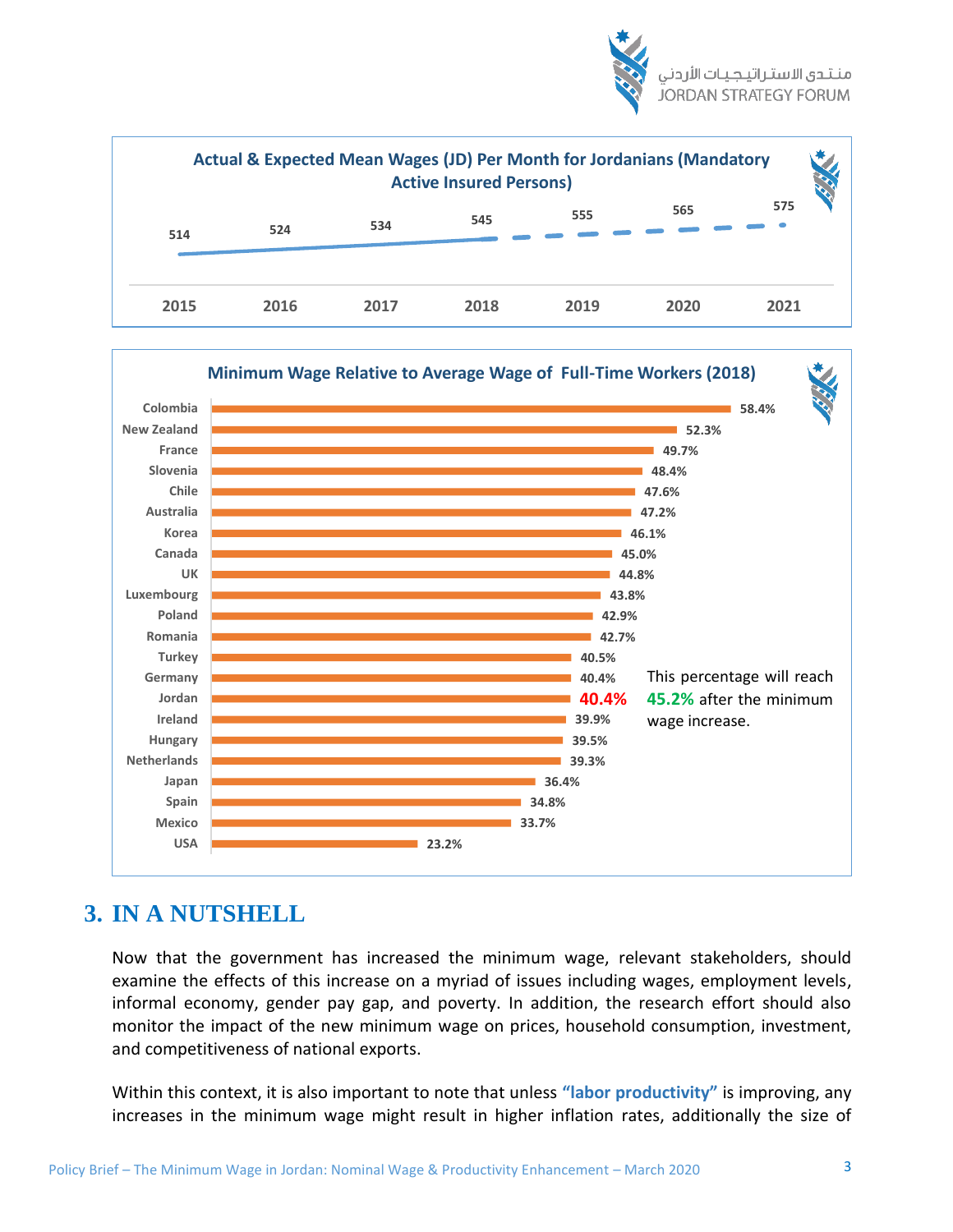

informal employment might increase to avoid paying the newly suggested minimum wage. Based on the data provided by the "Conference Board", it is unfortunate to note that the mean annual change of labor productivity per person employed in Jordan has been negative. This observation implies that an increase in the minimum wage might resolve some social issues especially for those Jordanians who earn relatively low wages. Indeed, based on the 2018 Annual Report (Jordan Social Security Corporation), we can state that that 14% of the socially insured and active Jordanians earn less that JD 260 a month. However, the negative growth in productivity is the real issue that would enhance competitiveness. This is why effort must be put to increase labor productivity and try to link any future increases in the minimum wage (and other wages) with measures that enhance productivity to avoid any adverse consequences of increases in wages on, for example, inflationary pressure. Moreover, future increases in minimum wage must consider economic performance indicators and the economy competitiveness where wages bill is a critical factor in the competitiveness of the industrial and services sector.